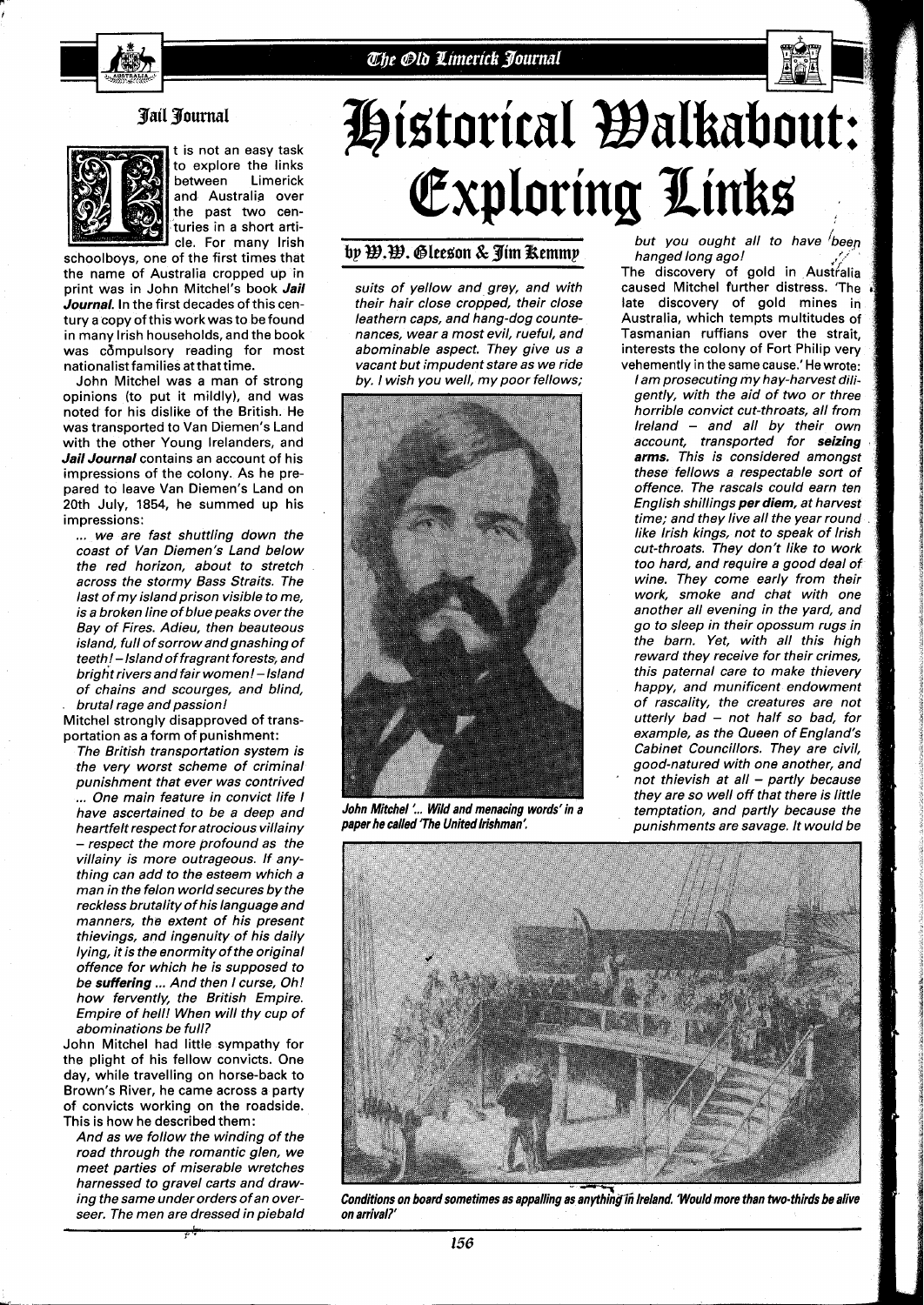pleasant enough to see these creatures comfortable, and tolerably decent in their behaviour, but for the thought that this whole system is in truth a fruitful "breeder of sinners, and that the same hateful Government and state of society in England, which so richly reward these men for heir villainies, punish, starve, and debase the poor and honest, for being poor and honest. Many a time, therefore, as I look upon these quiet, well-behaved men reaping, not too arduously, singing or smoking in the fields, or cheerfully "following the plough upon the mountain side," or tending their masters' flocks in the far forest pastures, like human husbandmen and simple Arcadian shepherds - instead of rejoicing in **their** improved conditions and behaviour, I gaze on them with horror, as unclean and inhuman monsters, due long ago to the gallows-tree and oblivion...

One of the convicts engaged in the haysaving was a Limerickman. The lure of the gold, however, was to prove more attractive to the convict than the pastoral life:

... the hay was all stacked, and the men came to be paid. One of them, a civil and hard-working cut-throat, from the County Limerick, asked me to sign a printed paper for him. It was a certificate that he had been in my employment, and had behaved moderately well. "I'm off for the diggin's in Port Philip, " said he, "to-morrow; my 'conditional pardon' had come to hand, and I must have this paper to show the magistrate to-morrow morning, when I go to take out my free papers. "

"I wish you luck, Mike; don't spend all your money in Maskell's publichouse to-night," "By my soul, sir," said Mike, "I must drink to-night to ould Garryowen, and the sky over it. Good night, sir. To-morrow I ride down to Hobart Town, and am to return by New Norfolk. "

Writing to the **Nation** on 25th January, 1851, Mitchel recorded his order of preference for Tasmania and its inhabitants: 'First and best ... the women; second, the dogs; third the horses; fourth, the kangaroos; fifth the men, and sixth, the opossoms and wallabys.'



## The Irish Transport

But the women at home in Ireland held more attractions for some of the other convicts. Perhaps it was a Co. Limerick man like Mike, in captivity in Van Diemen's Land, who composed, in the first half of the nineteenth century, the convict ballad 'The lrish Transport', as



**The entrance to the River Derwent, the destination of the emigrant ships which took months to get there.** 

- a lament for his Polly, 'who lives in Limerick town':
	- In the county of Limerick, near the town o'Ramshorn, My own native country wherein I was
	- born, But to some foreign country I was sent for a slave,
	- Since in my own country I could not behave
	- It's not those long travels that is a trouble to my mind,
	- Nor yet those foreign islands where I am close confined,
	- But if we are on ship board and my Polly with me,
	- Bound down in strong irons I should think myself free.
	- Oft times have I wonder'd how young women love young men,
	- And oft times have I wonder'd how young men love them,
	- Since a woman has been my ruin and my sad downfall,
	- Which has caused me to lie between lime and stone walls.
	- God bless my old father that lies in cold clay
	- Likewise my dear old mother that is living until this day,
	- But the time is approaching when I shall be set free.
	- Then I'll go straight home to lreland my Po!ly for to see.
	- My Polly lives in Limerick town, a girl that I love dear,
	- And when Iget my liberty with her 1'11 make my fare,
	- And when I gain my liberty with my Polly I'll remain,
	- I will bidadieu to Vandieman's Land,

### \*\*\*\*\* The Presentation Sisters

Although John Mitchel and the anonymous author of 'The lrish Transport' complained bitterly about their fate, there is ample testimony that other lrish people settled happily into their new surroundings in Australia. For instance, the story of the Presentation Sisters from Sexton Street, Limerick, who travelled to Victoria in 1873, provides a contrasting picture.

Responding to the invitation of the Limerick-born priest, Fr. James Francis Corbett, who was then private secretary to the Bishop of Melbourne, J. A. Goold, seven pioneering nuns, led by Mother Paul Mulquin, set out on the long journey. An account of this venture and the nuns' settlement in Victoria is to be found in the book **Adventure in Faith** by Kathleen Dunlop Kane, published in 1974 in Australia.

In his letter of 28th January, 1873, from St. Mary's, St. Kilda, Victoria, Fr. Corbett wrote:

Dear Reverend Mother,

From the ends of the earth I write to you for help ... You can contribute very materially ... by sending three or four Sisters, to whom I shall give my house, which is sufficiently commodious for even six Sisters ... I am directed by the Bishop to ask you for four Sisters also for Melbourne, for whom his Lordship will provide a house and schools in the city. Cork recently sent several Sisters to the neighbouring colony of Tasmania and I shall be very disappointed indeed if your own old city cannot spare a few from your flourishing community.

The Presentation Sisters in Limerick likewise the raging main. The replied and posed some questions. On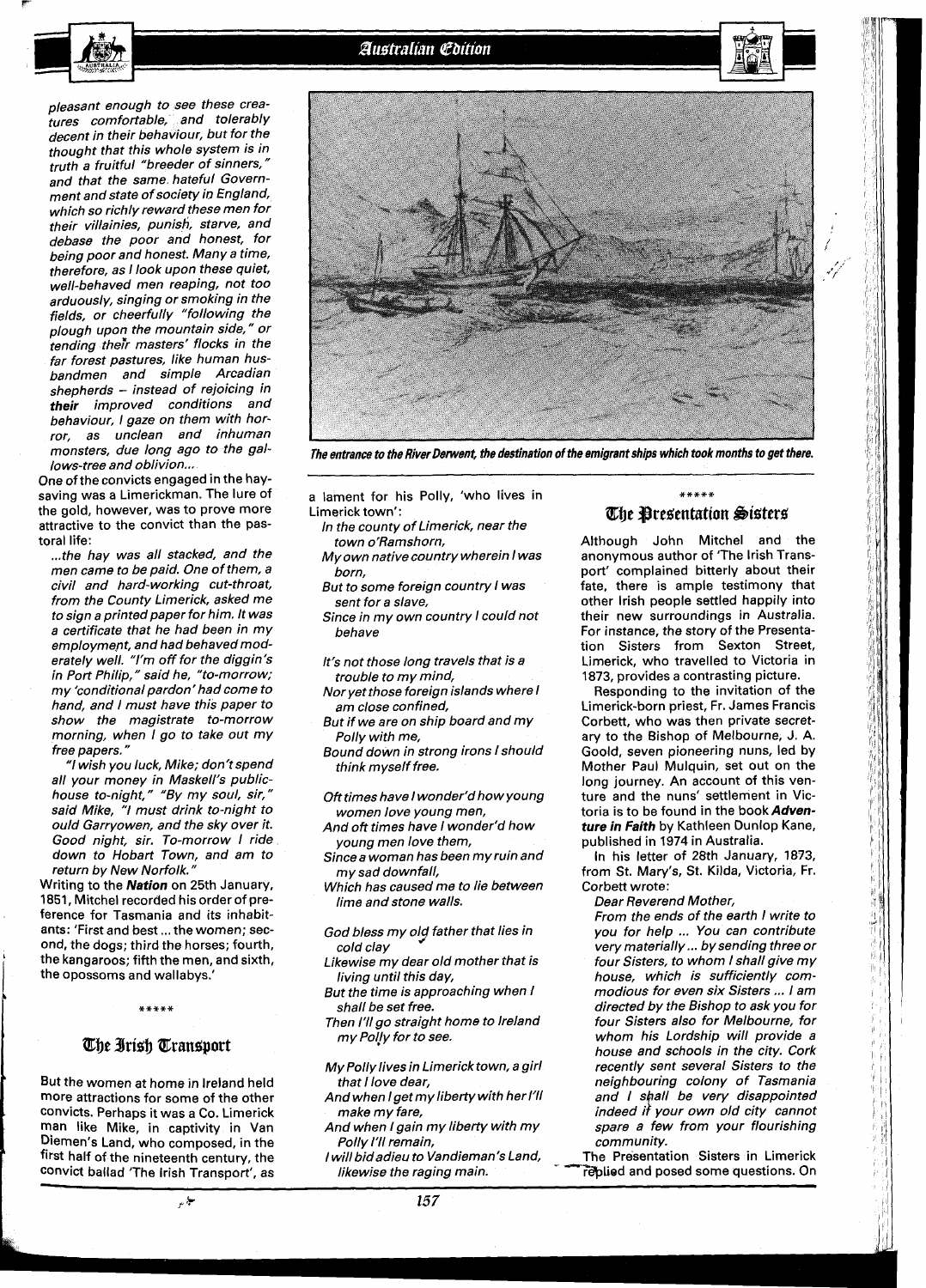

The interior of an Australian sheepherder's hut during the early years of settlement,

17th June, 1873, Fr. Corbett again wrote, and in answer to the queries, paints a flattering picture of life in sunny Australia in contrast to the 'wintry' gloom of the Emerald Isle:

With regard to the climate, I have only to state that it will compare favourably with that of any other country, it is on the whole a good one. Its air is pure, dry and exhilarating, it has its hot winds and these are comparatively few, but it has not the days of wintry gloom, the keen and cutting forests, and the blinding snow storms and nasty fogs of the Emerald Isle. The hot days are tempered by cool sea breezes and the winters are more like the balmy spring days you now enjoy ... The voyage is no doubt a long one but once you pass the first week on sea it becomes agreeable, the passage is a very pleasant one through generally quiet seas ... In fact, I should feel as little concerned about the voyage as of a trip by the old 'Garryowen' from Limerick to Kilrush ... There will be no difficulty in erecting schools which shall not be, by any means, subject to Government or other secular inspection, but shall belong to the Church and be under its control alone.

The contrast is well presented between 'the keen and cutting frosts, and the

blinding snow storms and nasty fogs' and 'exhilarating' alternative, but one must say that Fr. Corbett is drawing a long, long bow when he compares a voyage half-way round the world with a short jaunt down the Shannon Estuary from Limerick to Kilrush.

The priest went on to add a postscript: 'I wish to inform your community, lest they should be under a misapprehension of the geographical position of these parts, that Melbourne is the capital of Victoria. Fr. Corbett received a reply. With the consent of Dr. George Butler, Bishop of Limerick, to whom he had also written on 17th June, the seven nuns set off on 22nd October, 1873. So protracted was the parting that the train was half an hour late in leaving Limerick. After a voyage of almost two months, the nuns arrived at Sandridge (Port Melbourne) on Sunday, 21st December.

The Adare, Co. Limerick-born, Mother Mary Mulquin was then just 31 years old, but showed herself to be a spirited woman in the diary she kept on board the ship Great Britain on the voyage from Liverpool, and in her educational work in Australia. Adventure in Faith and an entry in the **Australian Dictio--- Apart from being a master mariner,**<br>**nary of Biography** provide much Michael Joyce was also a talented actor interesting information about the nun and raconteur. While he was in his and her life's work.

## Ald. Michael Joyce, M.P.

Nowdays travelling to Australia from Shannon Airport is a 24 hour, one day's journey. But for the Limerick seamen who made the voyage in the last century it was often a difficult and dangerous journey. One such seaman was Michael Joyce.

He was born on 4th September, 1851, at Merchants' Quay, once the busy Limerick port, and was educated by the Christian Brothers at their Quay Lane school. It was only natural that young Joyce should fix his mind on a sailor's life, like his father and grandfather before him. In 1867, his first year at sea, he was shipwrecked near Rotterdam, and two years later he was nearly shipwrecked again. Before he became a Shannon Estuary pilot in 1887, he was to experience hurricanes, tornadoes, typhoons and pamperos, as he voyaged around the world. Unlike most other Limerick people who travelled to Australia atthattime, he returned to tell the tale.

Michael Joyce was also a talented actor teens he distinguished himself in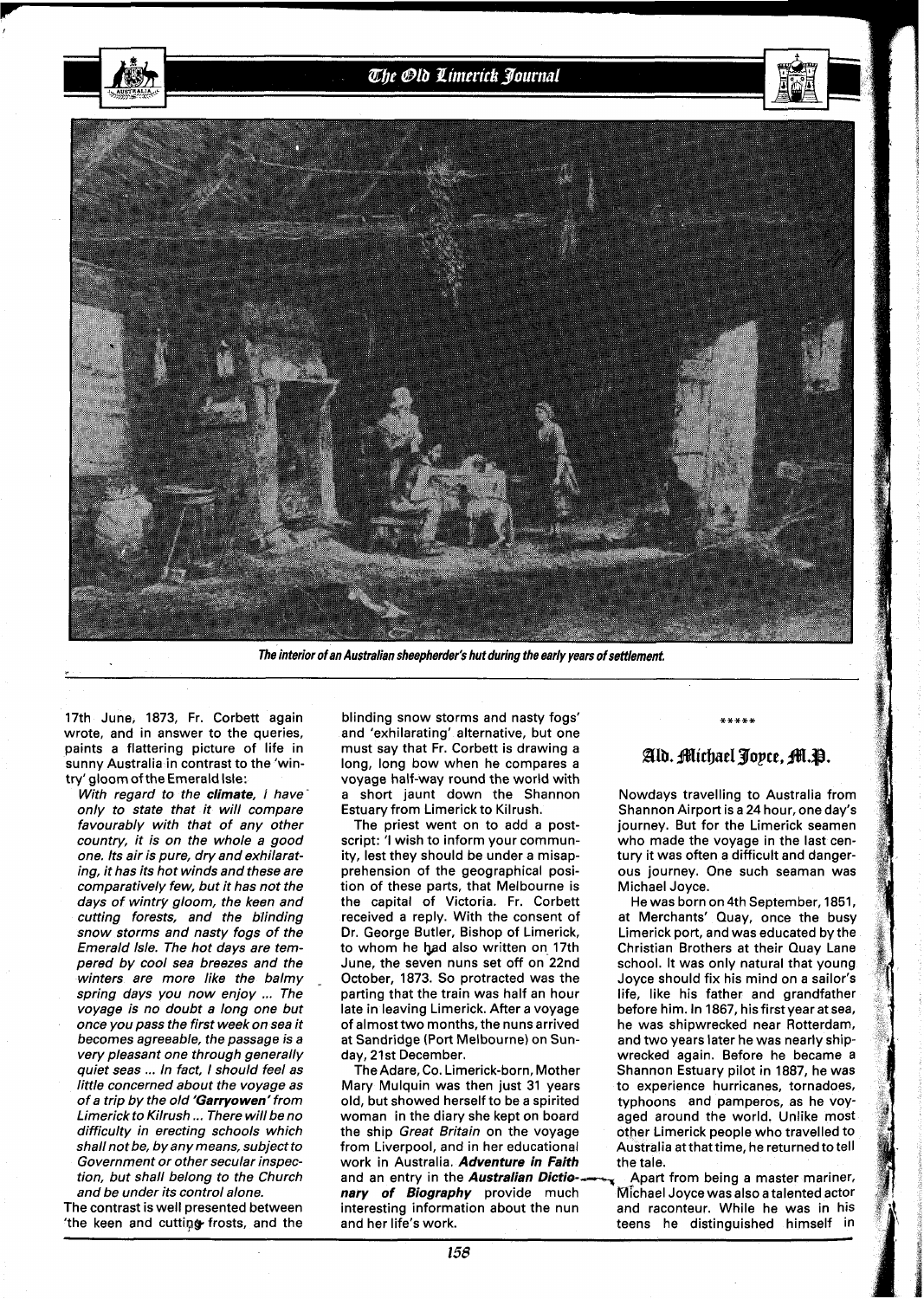

**The 'Tayleur'set sail from Liverpool for Melbourne in January, 1854. She was wrecked off the rocks of Lambay lslandin Dublin Bay.** 

amateur theatricals in Limerick. He entered politics and served as an alderman on the Limerick City Council for 27 years. In 1900 he became a member of parliament and served at Westminister for 18 years. In 1905 he was elected as president of the United Kingdom Pilots' Association, and such was his prestige that when he died at the age of ninty in 1940, one of the many obituary notices said of him: 'To him more than anyone else, credit must be given for having on the British Statute Books that charter of liberty for pilots  $-$  the Merchant Shipping Act, which was passed in 1913.'He was shipwrecked for the last time on 10th October, 1918, when the ill-fated S.S. Leinster was torpedoed while he was on his way to his parliamentary duties in London.

In the last twenty years of his life, Michael Joyce hugged the Shannon shore and regaled his friends with stories of Australia and other far-away places. While in the House of Commons, he met many distinguished people. T.P. O'Connor introduced him to Mark Twain as 'the Shannon Pilot to the Mississippi Pilot'. He also met John McCormack, Ada Rehan, the famous Limerick-born Shakesperean actress and a great beauty of her day, Eva O'Connor, the Australian soprano, and, of course, all the leading parliamentarians of the day. Limerick could hardly have had a better ambassador to Australia in his voyages there more<br>than 100 years ago. than 100 years ago.

#### \*\*\*\*\*

#### **Borne Bugbp** *anb* **omer Pink\$**

Rugby has long been an international sport, and one of the many sporting links between Australia and Limerick was recently recalled by the publication of a photograph of a Shannon juvenile rugby team, winners of the Tyler Cup in the season 1905-06. A short time after the photograph was taken, six of the team - Jack Bourke, Tom O'Connell, Paddy O'Halloran, Tony Quin, Martin Clohessy (captain), Patsy Carroll emigrated to Australia.

As time passed, so encouraging was the news of their success in their adopted country that others such as Joe and Tom O'Halloran, Bob and Paddy Burke and their two sisters, were added to those 'pioneers'. Charlie Mac-Namara and Paddy Clohessy were to be followed by Turlough Griffin, hissister and her husband, and soon they made up a Limerick 'colony'. Later Fanny Lynch and the present Irish Ambassador to America, Paddy McKiernan, from Garryowen, were to augment this group and helped to form a goodly sprinkling from the Treaty City.

Among the other Limerick people who made their mark in the land of the Southern Cross were the Broadfordborn Bishop of Brisbane,James Duhig, and former Director of the Limerick Archconfraternity, Edmund Gleeson,

who went on to become Bishop of Maitland, N.S.W. Bishop (Sir) James Duhig, during his visit to his native county in 1950, let it be known to hisfellow Limerick people that he would encourage all the unemployed young men and women in Ireland to emigrate to Australia. Perhaps the depressed state of the country and the high unemployment rate at the time influenced his judgement.

There is one more Limerick connection with Australia which should not be forgotten. Archbishop Daniel Mannix was born just overthe Co. Limerick border at Charleville, Co. Cork, and his mother (nee Cagney) came from Tuagh, Adare, Co. Limerick. When sailing from America to Ireland, at the height of the Black and Tan terror, he was arrested and placed on a British destroyer. Nonplussed, he said to the British captain: 'This, surely, must be the biggest English naval victory since the Battle of Jutland!'

## 'For All That I Found There...'

Not all the Irishmen who wentto seek their fortunes in Australia hit the . jackpot like Paddy Hannan of Quin, Co. Clare, who eventually struck it rich in<br>the Kalgoolie goldfields. Three the Kalgoolie goldfields. Three Limerick Quakers - Gabriel ('Gabe')